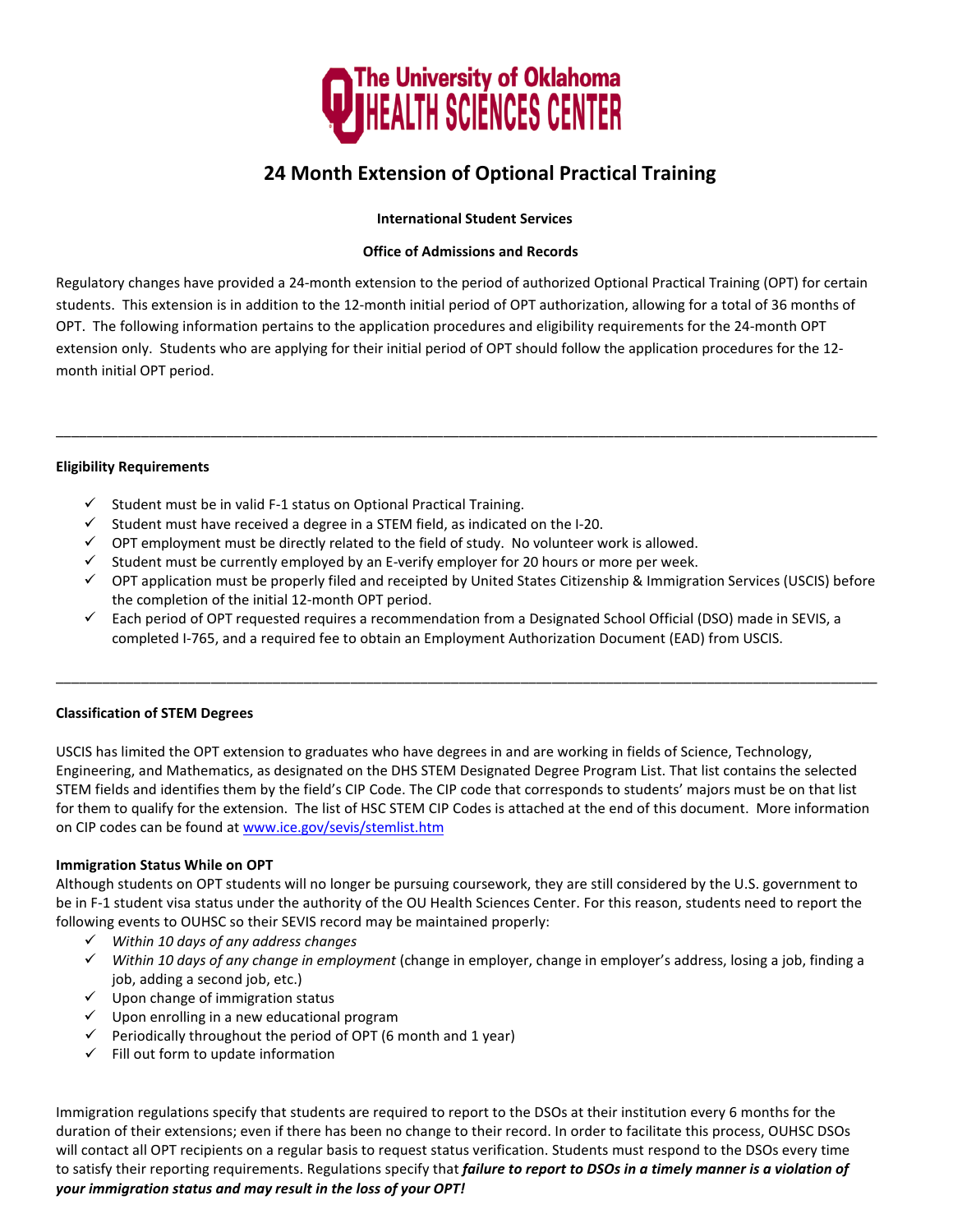Students whose status has been extended to bridge the "cap-gap" between the end of their OPT and the beginning of their authorized H-1b period are still considered to be in F-1 status, and must therefore comply with all reporting requirements until the H-1b period begins.

#### \_\_\_\_\_\_\_\_\_\_\_\_\_\_\_\_\_\_\_\_\_\_\_\_\_\_\_\_\_\_\_\_\_\_\_\_\_\_\_\_\_\_\_\_\_\_\_\_\_\_\_\_\_\_\_\_\_\_\_\_\_\_\_\_\_\_\_\_\_\_\_\_\_\_\_\_\_\_\_\_\_\_\_\_\_\_\_\_\_\_\_\_\_\_\_\_\_\_\_\_\_\_\_\_\_\_ **Important Notes**

#### **Employment Authorization Document (EAD)**

Upon approval of your OPT application, USCIS will issue you a new form I-766 Employment Authorization Document (EAD).

#### **When to apply**

Students may apply for the OPT extension as early as 90 days prior to the end of their initial period of OPT. OPT extension applications must be received and receipted by USCIS prior to the last day of the initial OPT period. Processing times can vary but typically range between 60 – 90 days.

#### **Dates**

The additional OPT period will start immediately after the end of the initial OPT period, regardless of the date of adjudication. Unlike the initial period of OPT, students who have timely filed an OPT extension application will have their employment authorization automatically extended while their OPT extension application is pending.

You may only work until the end date listed on your EAD card with one exception:

You have applied and received approval for a change of status to H-1b, which must start at the beginning of the next fiscal year (October 1). In this case, immigration regulations provide employment authorization during the time between the end of your authorized OPT and the beginning of your approved H-1b status. Students whose H-1b application is denied will have a 60 day grace period from the date of denial in which to depart the U.S. or otherwise maintain valid status.

*Do not assume your employment authorization has been automatically extended! You must verify your status with a DSO at OUHSC to receive a new I-20 indicating the extension. Working beyond the period for which you are authorized is a violation of your immigration status!* 

OPT is automatically terminated when a student begins a new program of study or when there is a change in a level of study.

Upon the completion of the OPT period, students have a 60 day grace period in which to depart the U.S., transfer to another educational program, or change to a different immigration status.

#### **Application Procedures**

#### **Step 1**

Verify that your employer is an E-Verify employer, and complete the I-983 with them. Collect the following information for your application: employer's name, address, and E-Verify number.

#### **Step 2**

Bring, scan, or mail copies of the following documents to International Student Services in the Office of Admissions and Records to have the OPT recommendation made in SEVIS:

- $\checkmark$  Form I-20 processed with STEM extension (DSO will provide)
- $\checkmark$  Passport (must be valid at least 6 months in the future)
- $\checkmark$  Visa
- $\checkmark$  Form I-94 (front and back)
- $\checkmark$  Employer Letter listing E-Verify number-I-983 Form
- $\checkmark$  Prior EAD cards
- $\checkmark$  Completed form I-765
	- o Item 16 should indicate (c) (3) (C) as the eligibility code for the STEM extension
	- o Item 17 must include your primary employer's information
- $\checkmark$  Two passport sized photos
- Required application fee a check or money order for \$380 (subject to change) made payable to "Department of Homeland Security"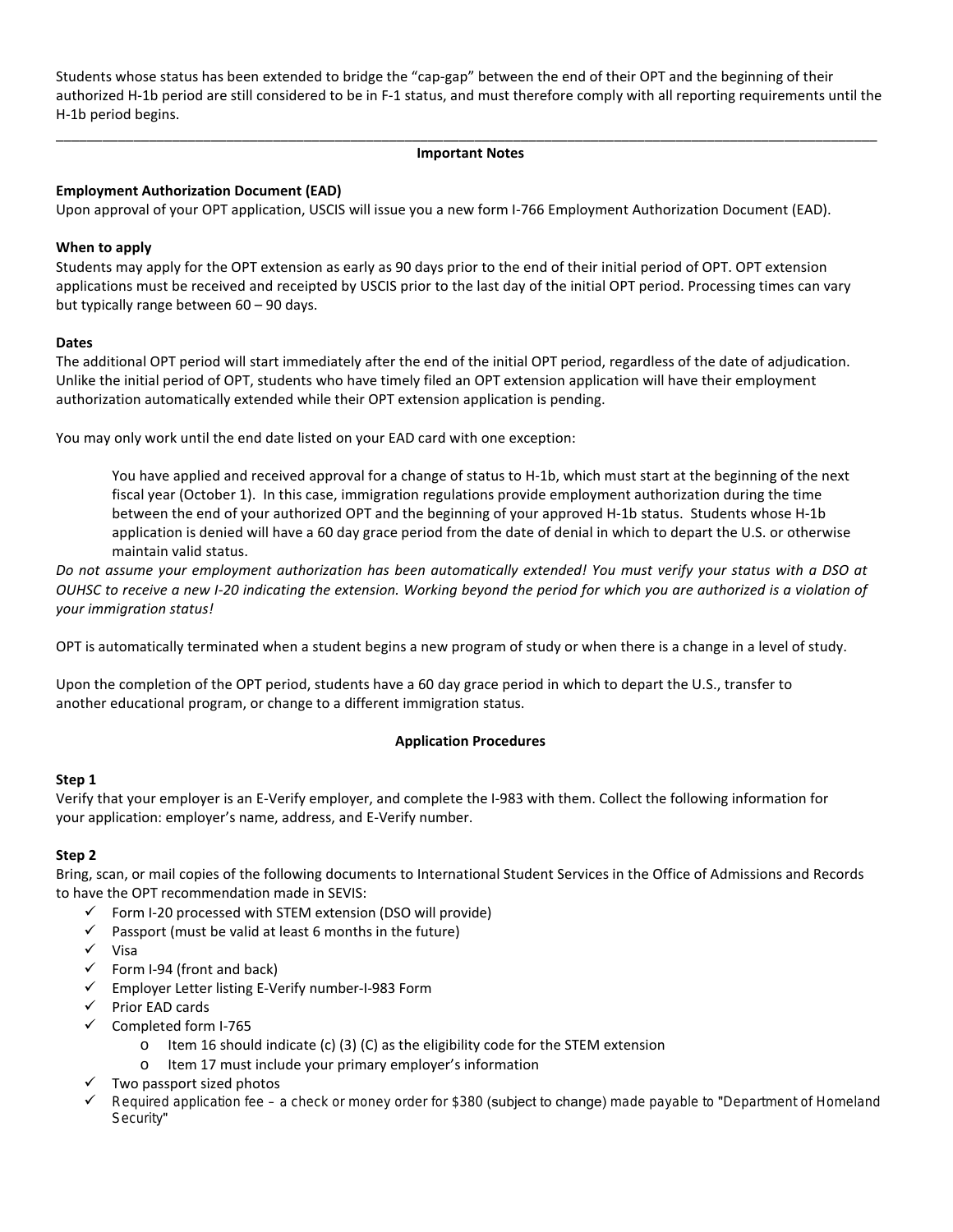#### **Step 3**

A DSO will recommend OPT in SEVIS and issue another I-20 noting the OPT extension. The DSO will assist the student with the assembly of all documentation, but it is the student's responsibility to mail this information. The EAD card will be mailed to OUHSC.

#### **Step 4**

Your EAD card will be mailed to the Office of Admissions and Records, who will forward it to you upon receipt. It is recommended that you include a prepaid FedEx envelope for mailing your EAD card.

HSC degrees eligible for the 17 Month Extension of OPT are:

| <b>Major</b>                   | <b>Degree Name</b> | <b>Major Code</b>                         | <b>CIP Code</b> |
|--------------------------------|--------------------|-------------------------------------------|-----------------|
| Biochemistry                   | MS, PhD            | 0429D, 0429M, 0429R                       | 26.0210         |
| <b>Biological Psychology</b>   | MS, PhD            | 0434M, 0434R                              | 30.1001         |
| <b>Biostatistics</b>           | MS, PhD, MPH, DrPH | 1226M, 1226R, 1226N, 1226S, 1226D         | 26.1102         |
| Cell Biology                   | MS, PhD            | 0417D, 0417M, 0417R                       | 26.0401         |
| Epidemiology                   | MS, PhD, MPH, DrPH | 1226P, 1226T, 1226Q, 1226U                | 26.1309         |
| Microbiology & Immunology      | MS, PhD            | 0430D, 0430M, 0430R                       | 26.0503         |
| Neuroscience                   | MS, PhD            | 0425D, 0425M, 0425R                       | 26.1501         |
| <b>Nutritional Sciences</b>    | BSNS, BSCLD, MS    | 1228A, 1228B, 1228C, 1228D, 1228M, 1228N, | 26.0609         |
|                                |                    | 1228P, 1228Q                              | 30.1901         |
| Pathology                      | MS, PhD            | 0431D, 0431M, 0431R                       | 26.0910         |
| <b>Pharmaceutical Sciences</b> | MS, PhD            | 1211DA, 1211M, 1211R                      | 51.2003         |
| Pharmacology                   | MS, PhD            | 0432M, 0432R                              | 51.2003         |
| Physiology                     | MS, PhD            | 0433D, 0433M, 0433R                       | 26.0901         |
| <b>Radiological Sciences</b>   | MS, PhD            | 0435M, 0435R                              | 26.0209         |

The complete list of STEM eligible degrees can be found at:<http://www.ice.gov/sevis/stemlist.htm>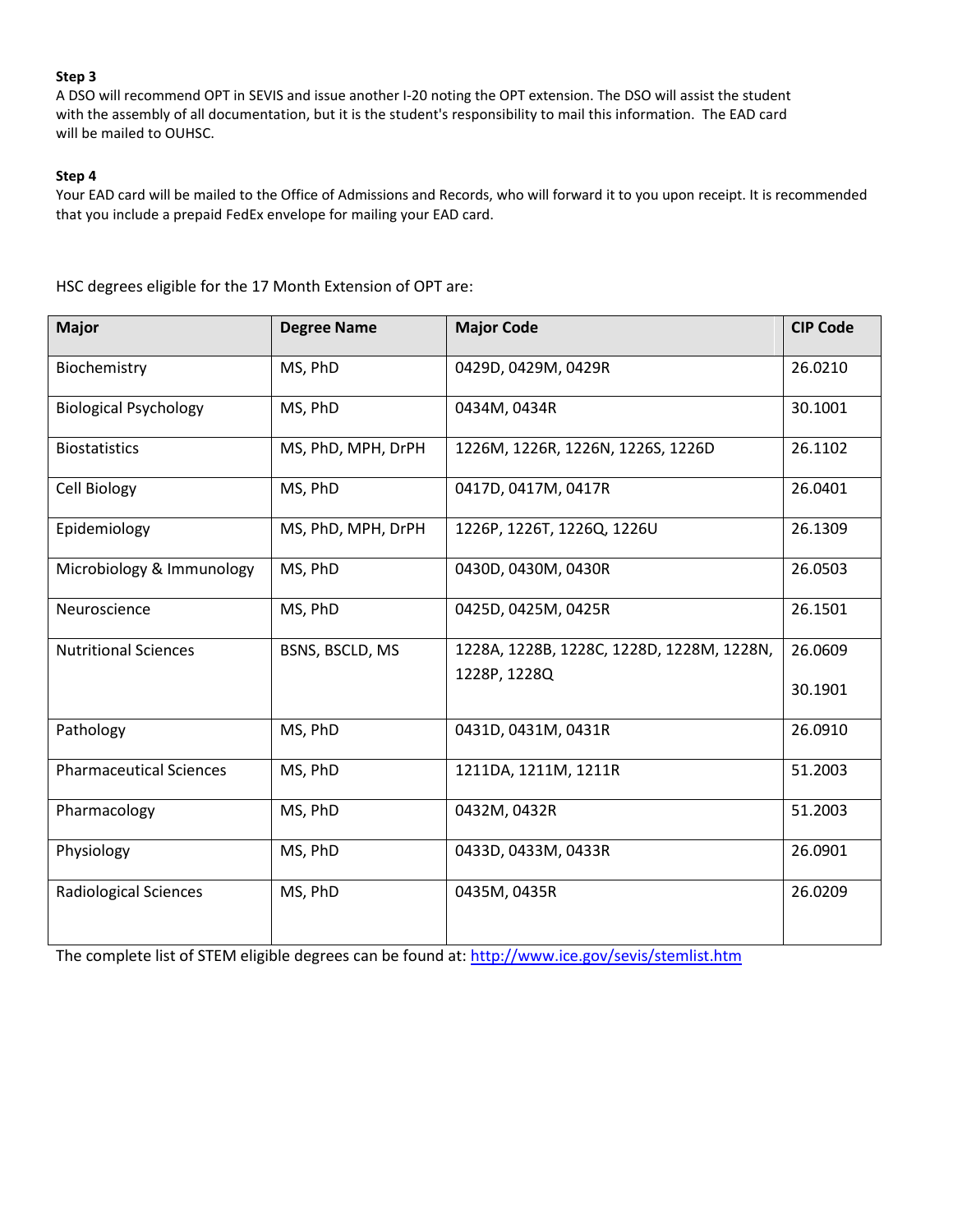

**International Student Services Office of Admissions and Records**

# **Requirements during OPT Extension**

*Read the following information carefully and let a DSO know if you have any questions about the following requirements This form must be signed and returned before a new I-20 recommending an OPT extension . will be issued.* 

- $\checkmark$  OPT authorization is date-specific. Beginning employment prior to the authorization date or continuing employment after the end date of the authorization will be considered unauthorized off-campus employment and the student will be considered out-of-status.
- $\checkmark$  F-1 status while on OPT is employment-based. Regulations allow students to have gaps in employment of no more than 90 days during the initial 12 month OPT period or 150 aggregate days for students who have received the 24-month extension. Further periods of unemployment may result in the termination of your status. All periods of unemployment must be reported to a DSO at OUHSC.
- $\checkmark$  OPT employment must be in the area of study as listed in SEVIS and printed on the I-20. Students who have double majors may seek employment in either area of study. To qualify for the extension, the area of study must be in a STEM field. It is the student's responsibility to ensure that the employment is in a field related to his/her area of study, as indicated on the I-20. If immigration officials determine that a student's employment is unrelated to the field of study, it may result in a loss of the student's status.
- $\checkmark$  Students who are still on their initial period of OPT and have filed an application for an extension with USCIS prior to the end of their authorized period of OPT will have their period of employment authorization automatically extended until their extension application is adjudicated. If the extension is approved, the period of employment will begin immediately after the initial period expires, regardless of the date of adjudication. If the extension is denied, the student will have a 60 day grace period to prepare for departure, beginning on the date of denial.
- $\checkmark$  OPT is not employer specific. You may change employers at will during your period of OPT; however, you must report all changes in employment to a DSO within 48 hours of the change. These changes include the name and address of your employer, addition of a second employer, loss of employment, change of employer, periods of unemployment, etc. Failure to do so may result in the loss of your status as an F-1 student pursuing OPT.
- $\checkmark$  If you choose to change employers, the new employer must be an E-Verify employer. If you change to an employer that does not participate in E-Verify, your OPT status will cease. This requirement expires only to the OPT extension period, not the initial OPT period.
- $\checkmark$  If you choose to hold two jobs, both employers must participate in E-Verify. Working for an employer that does not participate in E-Verify during the period of the STEM extension will result in loss of status.